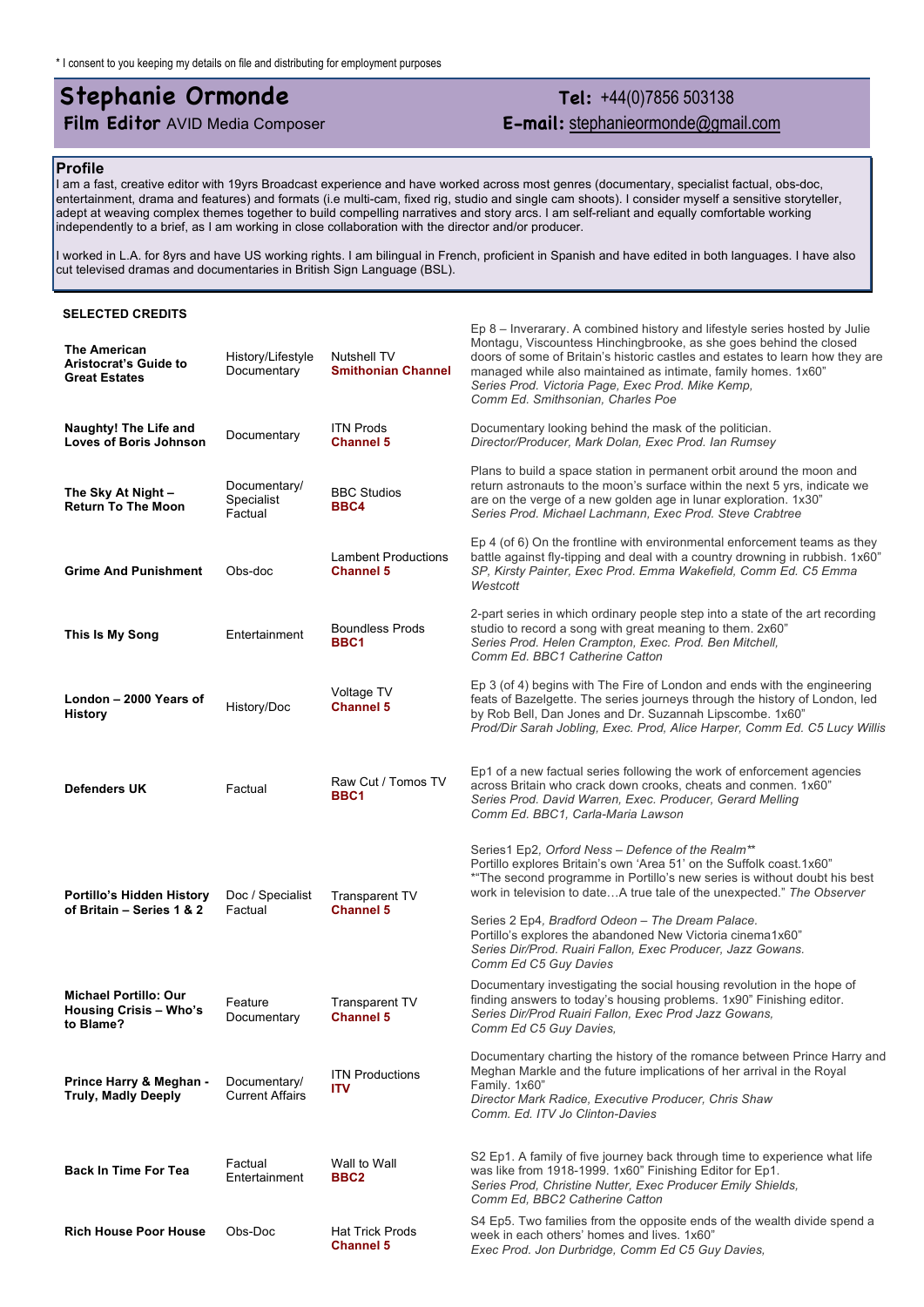| <b>Secrets of the Dinosaur</b><br>Crater           | Doc / Specialist<br>Factual          | <b>Barcroft Prods</b><br><b>BBC Worldwide/</b><br><b>France 5</b>                             | Documentary about the extinction of the Dinosaur. 1 x 60" (additional<br>editor). Exec Producer Peter Wyles                                                                                                                                            |
|----------------------------------------------------|--------------------------------------|-----------------------------------------------------------------------------------------------|--------------------------------------------------------------------------------------------------------------------------------------------------------------------------------------------------------------------------------------------------------|
| <b>Finding My Twin</b><br>Stranger                 | Doc / Specialist<br>Factual          | Mentorn<br><b>CHANNEL 4</b>                                                                   | A documentary looking into the phenomena of doppelgangers by inviting 7<br>pairs of lookalikes to participate in a unique scientific experiment.<br>Director Heenan Bhatti, Exec Producer Tayte Simpson.                                               |
| A Banker's Guide To Art                            | Feature<br>Documentary               | Oxford Film and<br>Television<br>BBC4                                                         | A witty, insightful documentary about investing in the little known world of<br>the Art Market, 1 x 90"<br>Executive Producer, Patrick Forbes, BBC4 Comm Ed., Mark Bell                                                                                |
| Undressed                                          | Fact-Ent                             | <b>RDF</b><br><b>Discovery/TLC</b>                                                            | Multi-cam studio-based dating series. 5 (of 20) x 30"<br>Series Editor, Jules Wilson, Series Producer, Nicola Irvine                                                                                                                                   |
| <b>Police Interceptors: Dog</b><br>Squad           | Factual                              | Raw Cut TV<br><b>Channel 5</b>                                                                | A special edition looking at the police dog teams in the Cleveland and<br>Durham specialist operations unit.<br>Series Dir/Prod. Producer, Ben Cole                                                                                                    |
| Who's The Boss?                                    | Fact-Ent                             | <b>BBC</b> for<br>BBC <sub>2</sub>                                                            | Companies experiment with a radical approach to recruitment and give staff<br>the power to hire a new manager. Locations Editor for Ep 1 Reynolds.<br>Director, Dan Gooding, Series Editor, Heenan Bhatti                                              |
| Animal Black Ops                                   | Doc-Drama<br>reconstruction          | World Media Rights<br><b>Animal Planet</b>                                                    | Documentary about the global organized crime of animal poaching.<br>Using drama reconstruction, archive and news footage.                                                                                                                              |
| The Dog Rescuers -<br><b>Puppy Special</b>         | Obs-doc                              | Middlechild Prods.<br><b>Channel 5</b>                                                        | How the RSPCA cracked one of Britain's biggest puppy farms.                                                                                                                                                                                            |
| <b>Stones The Movie *</b>                          | <b>Feature Film</b><br>(Independent) | Donroy Entertainment                                                                          | Drama/ romance based on the true story of musician, Alexander Mc Kay<br>who tries to restart his music career while fighting his battle with alcoholism.<br>1x 90" Dir. Roydon Turner<br>* Winner Best Feature 2016 - London Independent Film Festival |
| The Box                                            | Entertainment/<br>Competition        | Shine TV<br>BBC1                                                                              | Series by the makers of MasterChef in which Celebrity guest judges test<br>cooks on their ability to make a meal with whatever is presented to them.<br>Exec. Producers Karen Ross and David Ambler                                                    |
| Desi Rascals                                       | Constructed<br>Reality               | Buccaneer Media<br><b>Sky Living</b>                                                          | Reality show following characters from a British Asian community in west<br>London. Exec. Producer. Tony Woods.                                                                                                                                        |
| Dapper Laughs<br>On The Pull                       | Ent. / Comedy                        | Hungry Bear Media<br>ITV <sub>2</sub>                                                         | Internet star Dapper Laughs teaches lads how to get female attention.<br>4 x 30'<br>Exec. Producer. Dan Baldwin.                                                                                                                                       |
| <b>Dream School</b>                                | Obs-doc                              | Fresh One<br><b>Sundance Channel</b>                                                          | A group of NY high-school dropouts attend Dream School for their last<br>chance to get back into education where they are mentored by high-profile<br>and celebrity mentors. Season 2.<br>Exec. Prod. Jamie Oliver, Andrew Jameson, Roy Ackerman.      |
| <b>Shakespeare: Found in</b><br><b>Translation</b> | Documentary                          | Mutt & Jeff Pictures<br><b>BSLBT</b>                                                          | Follows a deaf theatre company's production of A Midsummer Night's<br>Dream to the stage of London's Globe Theatre. Exec Prod. Louis Neethling.                                                                                                        |
| <b>Ultimate Wheels</b>                             | Obs-doc                              | Splash Media<br><b>History Channel</b>                                                        | Lead Series Editor on 8-part car customization series for the History<br>Channel. (4 x 60") Exec. Producer/Director. Gary Hunter.                                                                                                                      |
| Styled to Rock                                     | <b>Factual Ent</b>                   | TwentyTwenty Prods.<br><b>Sky Living</b>                                                      | 12 young fashion designers compete weekly to create outfits for famous<br>music acts. Rihanna wears the winner's design in concert in Hyde Park.<br>(Eps 9 810, 2 x 60')<br>Series Producer, Patrick Ruddy, Exec. Producer, Rihanna                    |
| <b>Still Here</b>                                  | Comedy/Drama                         | Mutt & Jeff Pictures<br>Film4 / BSLBT<br>(British Sign Language<br><b>Broadcasting Trust)</b> | A group of Deaf club performers who have been together for over 30 years<br>are thrown into turmoil when one of the group falls ill and they are forced to<br>consider their future. Exec. Prod/Dir Louis Neethling.                                   |
| Sun, Sex and<br><b>Suspicious Parents</b>          | Obs-doc                              | <b>RDF Television</b><br>BBC3                                                                 | Teenagers take their first summer holiday abroad without their parents, who<br>are secretly watching everything that unfolds. 1 x 60'<br>Exec. Prod. Jo Scarratt-Jones, Jim Allen.                                                                     |
| <b>Marco Pierre White's</b><br>Kitchen Wars        | Factual<br>Entertainment             | <b>Channel 5</b>                                                                              | Marco travels around the country on the hunt for Britain's best<br>restaurateurs. Exec. Prod. Louise Rainbow, SP Tammy Hoyle.                                                                                                                          |
| Steps: On The Road<br>Again                        | Obs-doc                              | <b>ITV Studios</b><br><b>Sky Living</b>                                                       | After reuniting for a highly successful album release, 90's pop group Steps<br>embark on their first UK tour in over a decade. Exec. Prod. Ed Taylor                                                                                                   |
| You Deserve This<br>House                          | Home<br>Makeover                     | <b>Crackit Productions</b><br>Channel 4                                                       | Individuals nominated for their community-minded service are given a mini-<br>break and surprise home makeover. Series of 40 x 60" Eps.<br>Exec. Prod. Elaine Hackett. SP Madeleine Hall, Hamish Summers                                               |
| Don't Tell the Bride                               | Obs-doc                              | <b>Rival Media</b><br><b>Discovery TLC,</b><br><b>Poland</b>                                  | Engaged couples from across Poland separate for two weeks while the<br>groom attempts to organize the wedding for the demanding bride. 10 x 60'<br>Exec. Prod. Steve Wynne. SP Jude Parker.                                                            |
| <b>Ben 10: Ultimate</b><br>Challenge               | Game Show/<br>Children's             | TwentyTwenty Prods.<br><b>Cartoon Network</b>                                                 | Multi-cam, live-action game show (French territory) 10 x 30" Eps<br>Exec. Prod. Daniel Marlowe. SP, Rebecca Hodgson                                                                                                                                    |